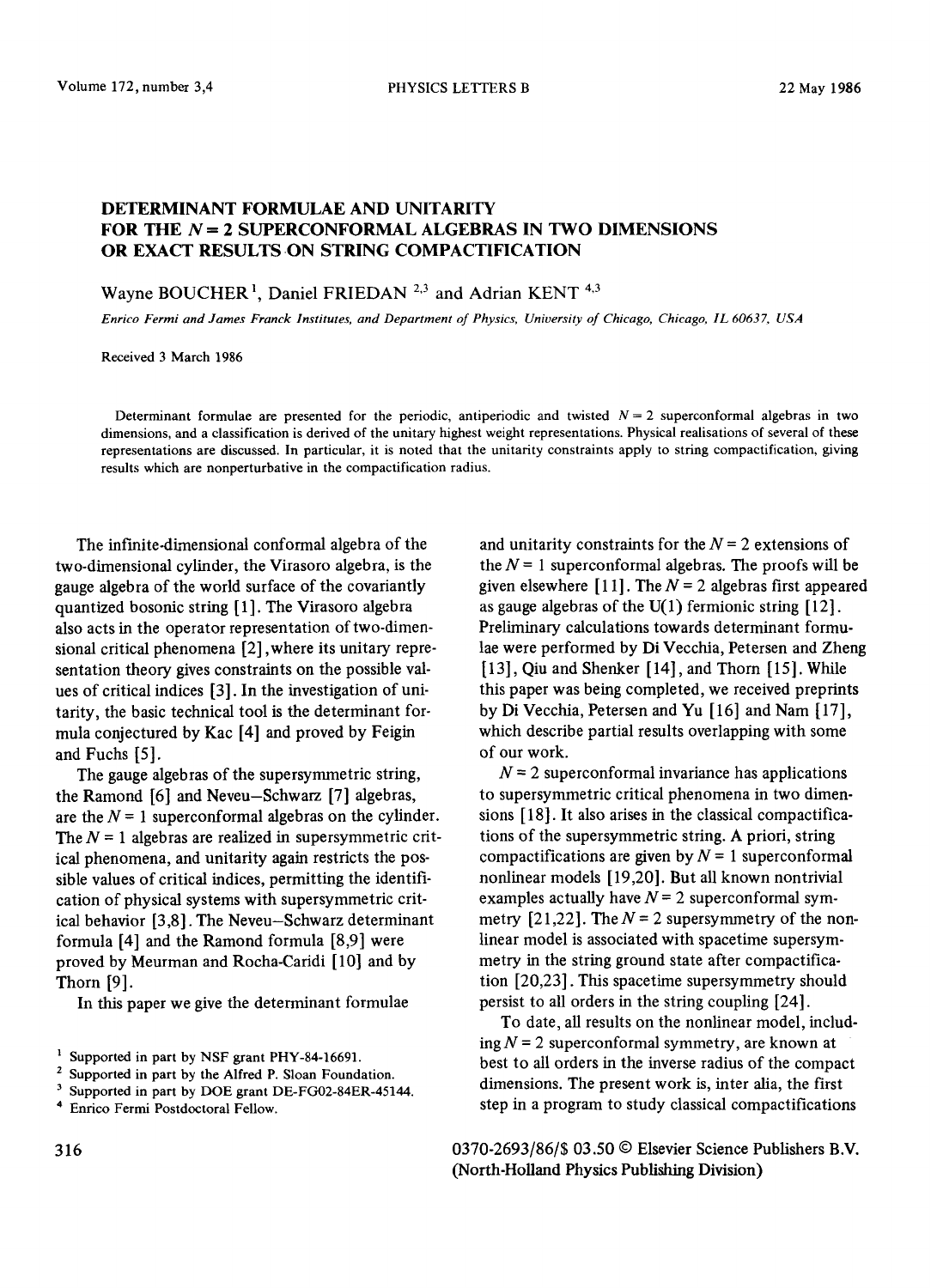nonperturbatively in the compactification scale, assuming world sheet  $N = 2$  superconformal symmetry. Surprisingly, the unitarity constraints already have consequences for string compactification. These first results are not particularly dramatic, but they suggest that the algebraic approach to compactification is worth pursuing.

The anti-commutation relations of the  $N = 2$  algebras are

$$
[L_m, L_n] = (m - n)L_{m+n} + \frac{1}{4}\tilde{c}(m^3 - m)\delta_{m,-n},
$$
  
\n
$$
[L_m, G_n^i] = (\frac{1}{2}m - n)G_{m+n}^i,
$$
  
\n
$$
[L_m, T_n] = -nT_{m+n},
$$
  
\n
$$
[T_m, T_n] = \tilde{c}m\delta_{m,-n},
$$
  
\n
$$
[T_m, G_n^i] = i\epsilon^{ij}G_{m+n}^i,
$$
  
\n
$$
[G_m^i, G_n^j]_+ = 2\delta^{ij}L_{m+n} + i\epsilon^{ij}(m - n)T_{m+n}
$$
  
\n
$$
+\tilde{c}(m^2 - \frac{1}{4})\delta^{ij}\delta_{m,-n}.
$$
  
\n(1)

The Virasoro generators  $L_m$  are the Fourier coefficients of the traceless stress-energy tensor ofa conformally invariant quantum field theory on the cylinder. Equivalently (by  $z = e^w$ ) they are the Laurent coefficients of the traceless stress-energy tensor  $T(z) = \sum_{m} z^{-m-2}$ on the plane. The  $T_m$  are the coefficients of a U(1) current algebra  $J(z) = \sum T_m z^{-m-1}$ . The  $G'_m$  are the coefficients of the fermionic partner fields  $G'(z)$  =  $\Sigma G_m^i z^{-m-3/2}$  which complete the  $N = 2$  super stressenergy multiplet. All of the generators satisfy hermiticity conditions of the form  $A_m^{\dagger} = A_{-m}$ , which follow from reality of the super stress-energy tensor. The central charge  $\tilde{c}$  is related to the usual Virasoro central charge c and the usual  $N = 1$  charge  $\hat{c}$  by  $\tilde{c} = c/3 = \hat{c}/2$ . The normalization is fixed so that  $\tilde{c} = 1$  for the free N  $= 2$  superfield, consisting of two scalars each with  $c = 1$ and two Majorana fermions each with  $c = \frac{1}{2}$ .

The three  $N = 2$  algebras are given by three modings of the generators, corresponding to three ways of choosing boundary conditions on the cylinder. The  $L_m$  are always integrally moded, because the bosonic stress-energy tensor is always periodic on the cylinder. The P (for periodic) algebra has integer modes for  $T_m$ and  $G_m^i$ . The A (for anti-periodic) algebra has integer modes for  $T_m$ , but half-integer ( $m \in \mathbb{Z} + \frac{1}{2}$ ) modes for  $G_m^i$ . The T (for twisted <sup>#1</sup>) algebra has integer modes

for  $G_m^1$ , half-integer modes for  $T_m$  and  $G_m^2$ .

We consider highest weight representations of the  $N = 2$  algebras. These representations are generated from a vector of lowest  $L_0$  eigenvalue h, called the *highest weight vector* (hwv). The hwv is necessarily annihilated by all the lowering operators  $L_m$ ,  $G_m^l$ ,  $T_m$  ( $m > 0$ ). The remaining generators consist of the raising operators  $L_{-m}$ ,  $T_{-m}$ ,  $G_{-m}^{i}$  (m > 0) together with the zero modes. The hwv must be an eigenstate of a maximal commuting set of zero modes.

The basic technique for studying a highest weight representation is to construct it as a quotient of the Verma module, which is the largest possible representation generated from the hwv. A natural basis for the Verma module is a maximal independent set of states which are given by ordered monomials of the generators acting on the hwv. The Verma modules of all three algebras can be decomposed into eigenspaces of  $L_0$ , called *levels*. Level *n* is the eigenspace with  $L_0$  eigenvalue  $h + n$ .

For the A algebra the zero modes are  $L_0$  and  $T_0$ , so an hwv  $|h, q\rangle$  is characterized by its energy  $(L_0, q)$ eigenvalue) h and charge  $(T_0$  eigenvalue) q. Each level  $n$  of the Verma module can be further decomposed into  $T_0$  eigenspaces with eigenvalue  $q + m$ , when m is called the *relative charge.* The counting of states is summarized by the partition function  $P_A(n, m)$  defined by

$$
\sum_{n,m} P_{A}(n,m)x^{n}y^{m}
$$
  
= 
$$
\prod_{k=1}^{\infty} \frac{(1+x^{k-1/2}y)(1+x^{k-1/2}y^{-1})}{(1-x^{k})^{2}}.
$$
 (2)

In the P algebra the zero modes are  $L_0$ ,  $T_0$ ,  $G_0^i$ . There are two kinds of hwv,  $|h, q \bar{+} \frac{1}{2} \rangle_{\pm}$ , with energy  $L_0 = h$  and charge  $T_0 = q + \frac{1}{2}$ . Each satisfies an additional highest weight condition with respect to the charge,  $(G_0^1 \ddot{+} iG_0^2) |h, q \ddot{+} \frac{1}{2} \rangle_+ = 0$ . These two representations  $P^{\pm}$  are isomorphic under charge conjugation  $(T_m \rightarrow -T_m, G_m^2 \rightarrow -G_m^2)$ . Again, each level n is decomposed by relative charge  $m$ , with partition function

$$
\sum_{n,m} P_{\mathbf{p}}(n,m)x^{n}y^{m} = (y^{1/2} + y^{-1/2})
$$
\n
$$
\times \prod_{k=1}^{\infty} \frac{(1+x^{k}y)(1+x^{k}y^{-1})}{(1-x^{k})^{2}}.
$$
\n(3)

317

 $*1$  Twisted scalar fields were first described in ref. [25].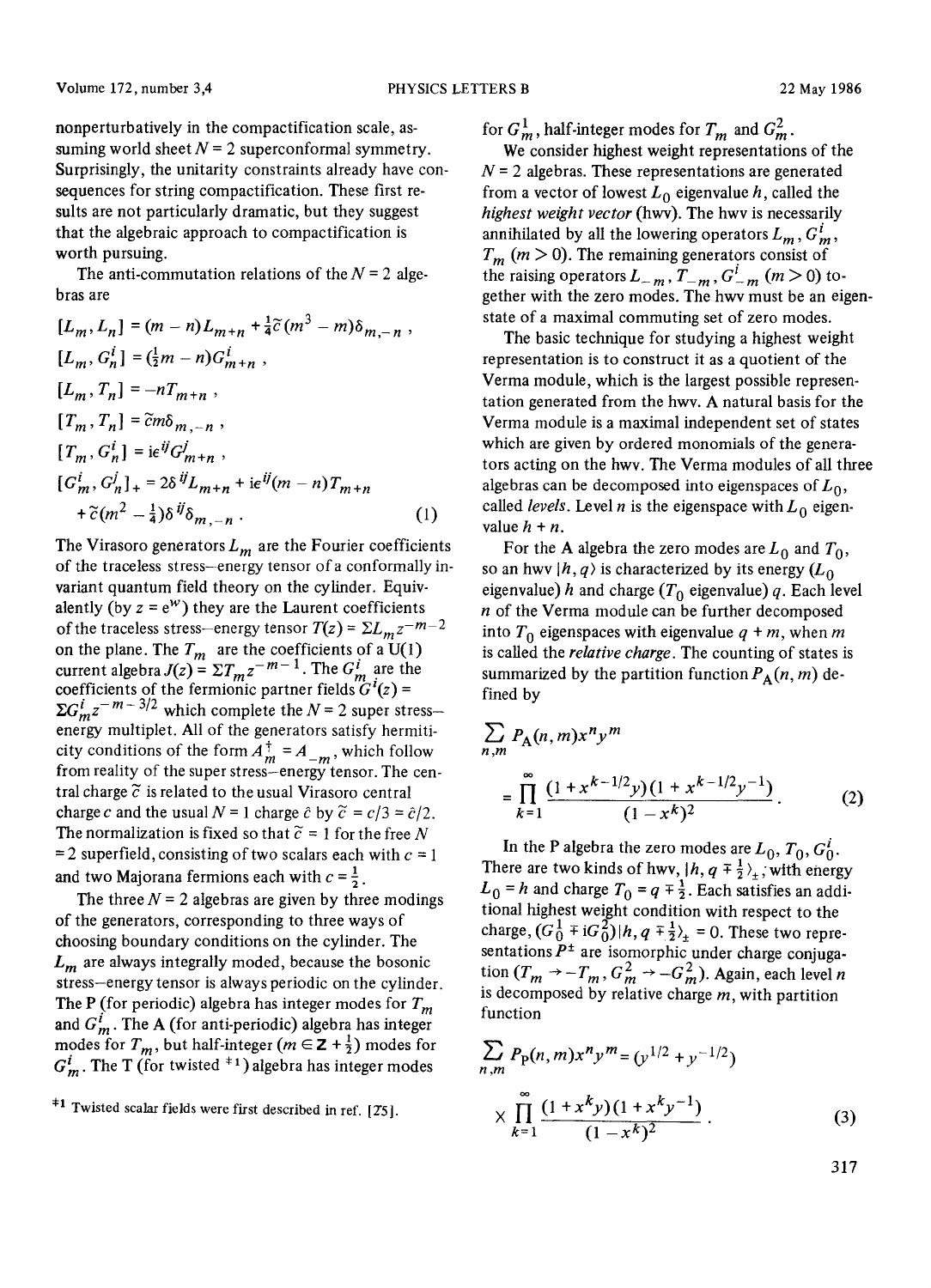We will also need partition functions in the presence of single charged fermions:

$$
\sum_{n,m} \widetilde{P}_X(n,m;k)x^n y^m
$$
  
=  $(1 + x^{|k|} y^{\text{sgn}(k)})^{-1} \sum_{n,m} P_X(n,m)x^n y^m$ , (4)

for  $X = A$ , P. We define sgn(k) = 1 for  $k > 0$ , sgn(k)  $= -1$  for  $k < 0$  and sgn(0) =  $\pm 1$  for the representation  $P^{\pm}$ .

In the T algebra the zero modes are  $L_0$  and  $G_0^1$ . An hwv  $|h\rangle$  is characterized by its energy h. Each level n splits into two equal subspaces of fermion parity  $(-)^F$  $= \pm 1$ , where  $(-)^F$  is the operator which commutes with  $L_m$  and  $T_m$ , anticommutes with  $G_m^i$  and is 1 on  $|h\rangle$ . The partition function for each fermion parity is

$$
\sum_{n} P_{\text{T}}(n)x^{n} = \prod_{k=1}^{\infty} \frac{(1+x^{k})(1+x^{k-1/2})}{(1-x^{k})(1-x^{k-1/2})}.
$$
 (5)

As usual, the inner product on the Verma module is defined by the hermiticity conditions, the commutation relations and the highest weight conditions. Subspaces of different level and relative charge or fermion parity are orthogonal. A powerful tool in the representation theory of these algebras is the determinant formula. This is a polynomial expression in  $\tilde{c}$ , h, q for the determinant of the matrix of inner products of a basis of ordered monomials for a given eigenspace (up to a basis-dependent positive constant). The vanishing surfaces, or curves, of the determinant formula describe the Verma modules which contain null vectors. The presence of such null vectors can be used to solve for correlation functions in conformal quantum field theories [2,26,27,8,28]. The vanishing surfaces also mark changes in the signature of the metric, so they give crucial information about unitarity  $[29,3]$ .

For the P and A algebras let  $M_{n,m}^{\beta}$  and  $M_{n,m}^{\beta}$  be the inner product matrices for level  $n$ , relative charge  $m$ . The determinant formula for the A algebra is

det 
$$
M_{n,m}^{\mathbf{A}}(\tilde{c}, h, q) = \prod_{\substack{1 \le r s \le 2n \\ s \text{ even}}} (f_{r,s}^{\mathbf{A}})^{P_{\mathbf{A}}(n-r s/2, m)}
$$
  
 
$$
\times \prod_{k \in \mathbf{Z} + 1/2} (g_k^{\mathbf{A}})^{\tilde{P}_{\mathbf{A}}(n-|k|, m - sgn(k);k)},
$$
 (6)

where

$$
f_{r,s}^{A}(\tilde{c}, h, q) = 2(\tilde{c} - 1)h - q^{2} - \frac{1}{4}(\tilde{c} - 1)^{2}
$$
  
+
$$
\frac{1}{4} [(\tilde{c} - 1)r + s]^{2} \text{ (s even)},
$$
  

$$
g_{k}^{A}(\tilde{c}, h, q) = 2h - 2kq + (\tilde{c} - 1)(k^{2} - \frac{1}{4})
$$
  

$$
(k \in \mathbf{Z} + \frac{1}{2}).
$$
 (7)

For the P algebra,

$$
\det M_{n,m}^{\text{P}}(\tilde{c},h,q) = \prod_{\substack{1 \le rs \le 2n \\ s \text{ even}}} (f_{r,s}^{\text{P}})^{Pp(n-rs/2,m)} \times \prod_{k \in \mathbb{Z}} (g_k^{\text{P}})^{Pp(n-|k|,m-\text{sgn}(k);k)}, \tag{8}
$$

where

$$
f_{r,s}^{P}(\tilde{c}, h, q) = 2(\tilde{c} - 1)(h - \frac{1}{8}\tilde{c}) - q^{2}
$$
  
+ $\frac{1}{4} [(\tilde{c} - 1)r + s]^{2}$  (s even),  
 $g_{k}^{P}(\tilde{c}, h, q) = 2h - 2kq + (\tilde{c} - 1)(k^{2} - \frac{1}{4}) - \frac{1}{4}$   
( $k \in \mathbf{Z}$ ). (9)

For the T algebra let  $M_{\pm,n}^T$  be the matrix of inner products for level *n* and fermion parity  $(-)^F = \pm 1$ . On level 0 the determinant formulae are det  $M_{+,0}^T = 1$ , det  $M_{-0}^{\mathrm{T}} = h - \widetilde{c}/8$ . For  $n > 0$ ,

$$
\det M_{\pm,n}^{\mathrm{T}}(\widetilde{c},h) = (h - \frac{1}{8}\widetilde{c})^{\mathrm{P}_{\mathrm{T}}(n)/2}
$$
  
 
$$
\times \prod_{\substack{1 \leq r \leq 2n \\ s \text{ odd}}} (f_{r,s}^{\mathrm{T}})^{\mathrm{P}_{\mathrm{T}}(n-rs/2)}, \qquad (10)
$$

where

$$
f_{r,s}^{\mathrm{T}}(\widetilde{c},h) = 2(\widetilde{c}-1)(h-\frac{1}{8}\widetilde{c}) + \frac{1}{4}[(\widetilde{c}-1)r+s]^2
$$
  
(s odd). (11)

A vanishing of the determinant formula signals a new hwv generating a submodule inside the Verma module. For the P algebra, along the quadratic vanishing surface  $f_r^P$ <sub>r</sub> = 0 there is an hwv on level *rs*/2 with relative charge  $-\frac{1}{2}$  sgn(0). Along the vanishing plane  $g_k^F = 0$  there is an hwv at level  $|k|$  and relative charge  $-\frac{1}{2}$ sgn(0) + sgn(k). For  $k = 0$  this reflects the unbroken supersymmetry of states with  $h = \tilde{c}/8$ , and the possibility of a non-zero Witten index [30,8].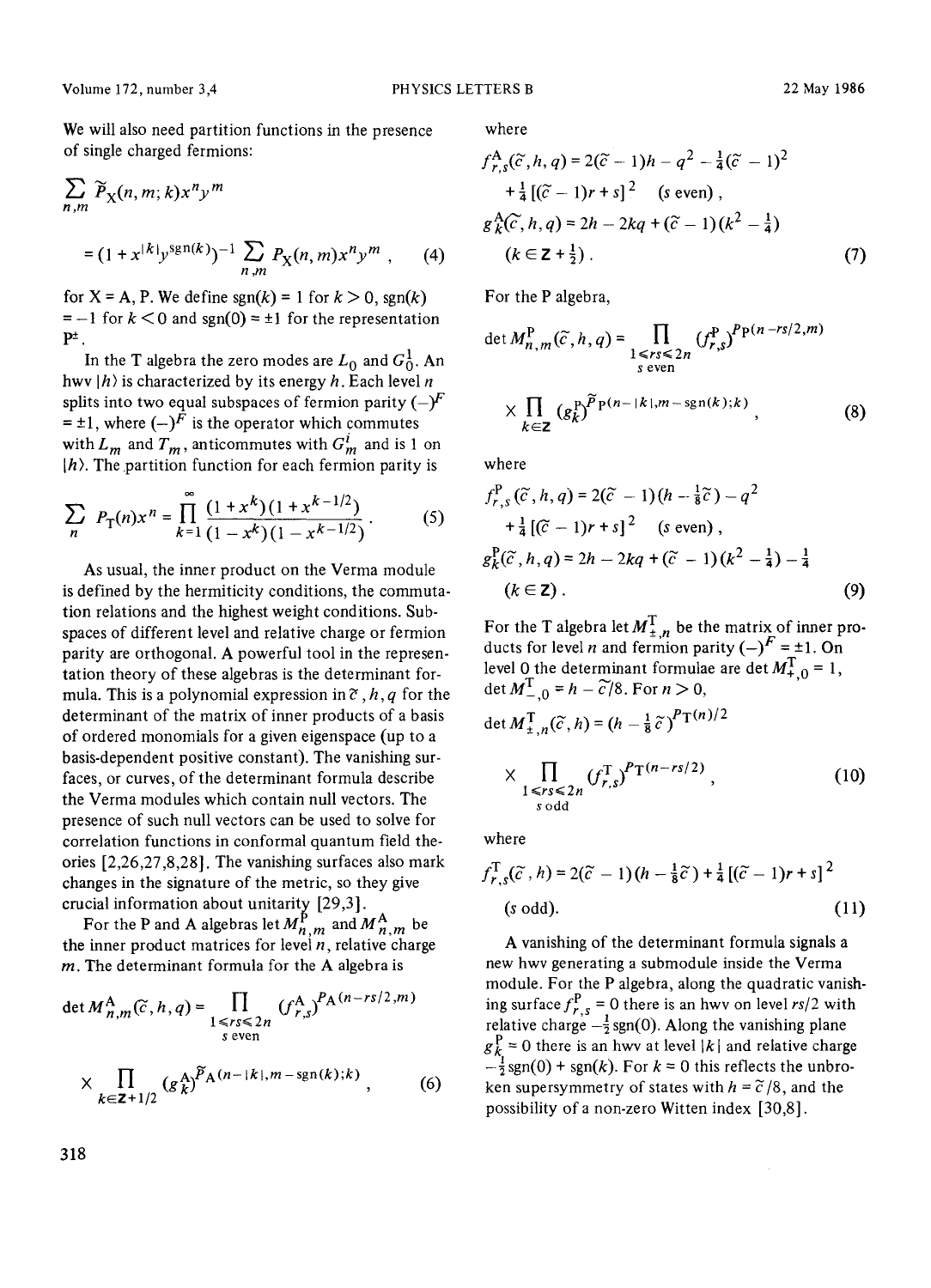For the A algebra, along the quadratic surfaces  $f_{r,s}^A$ = 0 there is an hwv of level *rs/2* and relative charge 0. Along the vanishing plane  $g_k^A = 0$  there is an hwv of level  $|k|$  and relative charge sgn(k). For the T algebra, along the quadratic vanishing curve  $f_{r,s}^T = 0$ , there are two hwvs at level  $rs/2$  with fermion parity  $\pm 1$ . Along the vanishing line  $h = \tilde{c}/8$ , the state at level 0 and fermion parity -1 becomes an hwy, again allowing a nonzero index.

The quadratic vanishing surfaces for the P and A algebras are roughly analogous to the vanishing curves of the  $N = 0$  or  $N = 1$  superconformal formulae. The vanishing planes  $g_k^{P,A} = 0$  are something new. For the A algebra, there are precisely two at each half-integral level; for the P algebra there is one at level 0 and two at each of the higher levels. The hwv on a vanishing plane does not generate a full Verma submodule of states, because there exist *raising* operators which annihilate the hwv. (A simple example is given by the vanishing plane  $g_{1/2}^{\mathbf{A}} = 0$ , where the hwv  $G_{-1/2} |h, q \rangle$ is annihilated by  $G_{-1/2}$ .) This explains the need for the modified partition functions  $\widetilde{P}_{\mathbf{p}}, \widetilde{P}_{\mathbf{A}}$  (eq. (4)); their precise form is justified in the proof of the determinant formulae [11].

We stress that there are no further vanishings. In particular, the formulae imply that the A algebra has hwvs only for relative charge  $m = -1, 0, 1$ , and the **P** algebra only for  $m = -\frac{1}{2}, \frac{1}{2}, -3$  sgn(0)/2.

Determinant formulae give a great deal of information about the representation theory of a Lie algebra. For the  $N = 0$  and  $N = 1$  superconformal algebras, determinant formulae were used to prove the *non-unitar*ity of a large class of representations; the remaining representations were conjectured to be unitary [3,8]. These conjectures were based on explicit low-level calculations, and on a small number of examples from statistical mechanics. The unitarity conjectures were subsequently verified by manifestly unitary constructions of all the allowed representations [31 ].

An interesting picture emerges when the same strategy is applied to the  $N = 2$  algebras. In the region  $\tilde{c}$  < 1, we find a discrete series of possibly unitary representations, while the non-unitarity of the remaining representations follows from the determinant formulae. (This much is familiar from the  $N = 0$ , 1 results.) However, for the P and A algebras, it is no longer the case that all  $\tilde{c} \geq 1$ ,  $h \geq 0$  representations are unitary, since the vanishing surfaces impinge on this region. Unitar-

ity is obvious for  $h$  above the upper boundary of the vanishing surfaces, which is composed of plane segments. But the determinant formulae indicate that some representations between this boundary and the plane  $h = 0$  survive the non-unitarity proof. These lie on segments of vanishing planes.

The precise results are as follows. For the A algebra, the only possible unitary representations fall into three classes:

A<sub>3</sub>: 
$$
\tilde{c} \ge 1
$$
,  $(\tilde{c}, h, q)$  such that  $g_n^A \ge 0$ ,  
\nfor all  $n \in \mathbb{Z} + \frac{1}{2}$ .  
\nA<sub>2</sub>:  $\tilde{c} \ge 1$ ,  $(\tilde{c}, h, q)$  such that  $g_n^A = 0$ ,  
\n $g_{n+sgn(n)}^A < 0$ ,  $f_{1,2}^A \ge 0$ , for some  $n \in \mathbb{Z} + \frac{1}{2}$ .  
\nA<sub>0</sub>:  $\tilde{c} < 1$ ,  $\tilde{c} = 1 - 2/\tilde{m}$ ,  $h = (jk - \frac{1}{4})/\tilde{m}$ ,  
\n $q = (j - k)/\tilde{m}$ , for integer  $\tilde{m} \ge 2$ ,

and 
$$
j, k \in \mathbf{Z} + \frac{1}{2}, 0 < j, k, j + k \leq \widetilde{m} - 1
$$
.

For the P algebra, the only possible unitaries (with  $sgn(0) = \pm 1$ ) are

P<sub>3</sub>: 
$$
\tilde{c} \ge 1
$$
,  $(\tilde{c}, h, q)$  such that  $g_n^P \ge 0$  for all  $n \in \mathbb{Z}$ .  
\nP<sub>2</sub><sup>+</sup>:  $\tilde{c} \ge 1$ ,  $(\tilde{c}, h, q)$  such that  $g_n^P = 0$ ,  
\n $g_{n+sgn(n)}^P < 0$ ,  $f_{1,2}^P \ge 0$ , for some  $n \in \mathbb{Z}$ .  
\nP<sub>0</sub><sup>+</sup>:  $\tilde{c} < 1$ ,  $\tilde{c} = 1 - 2/\tilde{m}$ ,  $h = \tilde{c}/8 + jk/\tilde{m}$ ,  
\n $q = sgn(0)(j - k)/\tilde{m}$ , for integer  $\tilde{m} \ge 2$ ,  
\nand  $j, k \in \mathbb{Z}$ ,  $0 \le j - 1, k, j + k \le \tilde{m} - 1$ .

For the T algebra the only possible unitaries are

T<sub>2</sub>: 
$$
\tilde{c} \ge 1
$$
,  $h \ge \tilde{c}/8$ .  
\nT<sub>0</sub>:  $\tilde{c} < 1$ ,  $\tilde{c} = 1 - 2/\tilde{m}$ ,  $h = \tilde{c}/8 + (\tilde{m} - 2r)^2/16\tilde{m}$   
\nfor integers  $\tilde{m}$ ,  $r$  such that  $2 \le \tilde{m}$   
\nand  $1 \le r \le \tilde{m}/2$ .

(The subscripts indicate the dimension of the moduli spaces.)

Observe that  $P_3^+$  and  $P_3^-$  are identical, while  $P_{2,0}^+$ and  $P_{2,0}^-$  differ only at the supersymmetric value h  $= \tilde{c}/8$ , with the allowed charges asymmetric around  $q = 0$ . Note also that, for the T<sub>0</sub> discrete series, only even  $\widetilde{m}$  values allow  $h = \widetilde{c}/8$ . Such information constrains the spontaneous breaking of supersymmetry in finite volume and in the presence of supersymmetric mass perturbations [8,18].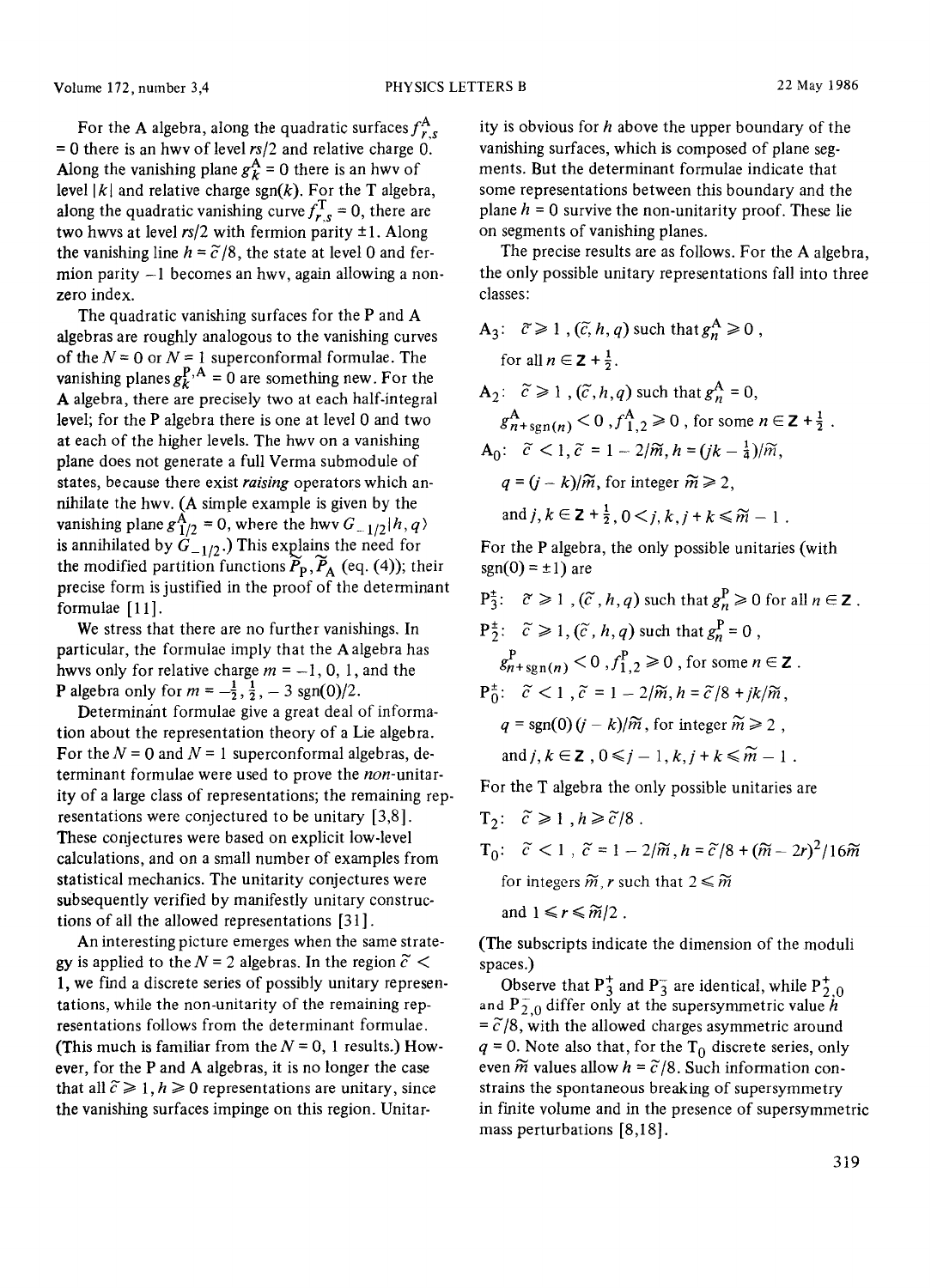The representations  $A_3$ ,  $P_3^{\pm}$ ,  $T_2$  are obviously unitary; we conjecture that all of the remaining possibly unitary representations are indeed unitary. This conjecture is supported by examination of the inner product matrices at low levels. Further support for the conjecture is provided by manifestly unitary constructions of some of the discrete series of representations, which we now describe. The  $\tilde{c} = \frac{1}{3}$  representations are realised by a single periodic scalar field, at special values of the period, demonstrating  $N = 2$  supersymmetry in the gaussian model [18]. A similar construction, applied to the free  $N = 1$  scalar superfield, produces  $=\frac{1}{2}$  representations. Tensor products of these yield  $\tilde{c} = \frac{2}{3}$  and  $\tilde{c} = \frac{5}{6}$ .

Another construction method, which has proved useful in the context of the  $N = 0$ , 1 superconformal algebras [31,32], uses "quark model" fermionic oscillators. For any semisimple Lie algebra g, let  $H^{i,a}(z)$  $(1 \le i \le 2, 1 \le a \le \dim(g))$  be 2-dim $(g)$  Fermi fields. Define

$$
V^{i,a}(z) = \frac{1}{2} if_{abc} : H^{i,b}(z)H^{i,c}(z): \text{ (no sum on } i),
$$
  
\n
$$
W^{i}(z) = \frac{1}{3} V^{i,a}(z)H^{i,a}(z) \text{ (no sum on } i),
$$
  
\n
$$
S^{1}(z) = V^{2,a}(z)H^{1,a}(z), S^{2}(z) = V^{1,a}(z)H^{2,a}(z),
$$
  
\n
$$
G^{i}(z) = (1/\sqrt{6\nu}) [W^{i}(z) - S^{i}(z)],
$$
  
\n
$$
J(z) = \frac{1}{3}H^{1,a}(z)H^{2,a}(z),
$$
  
\n
$$
T(z) = (1/4\nu) : V^{i,a}(z) V^{i,a}(z):
$$
  
\n
$$
- (1/6\nu) : (V^{1,a} + V^{2,a})(z) (V^{1,a} + V^{2,a})(z): .
$$
  
\n(12)

The operators  $T(z)$ ,  $G^{i}(z)$ ,  $J(z)$  define a representation of the P, A or T algebras (depending on the choice of moding). Here *fabe* are the structure constants of g, while the constant  $v = c_{\psi}/2$  is defined by  $f_{abc}f_{bcd} = -2\upsilon \delta_{ad}$ . The (manifestly unitary) representation on the fermionic Fock space has  $\tilde{c} = \dim(g)/9$ , giving constructions for  $\tilde{c} = \frac{1}{3}, \frac{2}{3}, \frac{8}{9}$ . In addition, a similar construction using two sets of Fermi fields transforming under the fundamental representation of  $G_2$  and replacing  $f_{abc}$  by the invariant anti-symmetric three-tensor, yields  $\bar{c} = \frac{1}{9}$ .

An explicitly unitary construction of the entire discrete series would be of great value. One intriguing avenue of investigation is suggested by an apparent relationship between the  $N = 2$  discrete series and the unitary representations of the affine algebra  $\overline{\text{su}(2)}$  with



Fig. 1. Unitary representations of the A algebra at  $\tilde{c} = 3.1$ . The unitary representations in  $A_3$  form the convex region bounded by solid lines. The unitaries in  $A_2$  lie on the solid lines outside A<sub>3</sub>. The parabola is  $f_{12}^{A}(3, h, q) = 0$ . The lines are segments of  $g^{\mathbf{A}}_k(3, h, q) = 0$ ,  $|k| \le 7/2$ .

generators  $T_n$ . The discrete series of  $N = 2$  central charges  $c = 3\tilde{c} = 3 - 6/\tilde{m}, \tilde{m} = 2, 3, ...,$  are precisely the central charges c of the Virasoro algebra  $L_n^{\text{su}(2)}$ associated with the unitary representations of  $\frac{\sin(2)}{\sin(2)}$ . The h, q weights of the  $N = 2$  representations are simple functions of the possible  $\widehat{su(2)}$  highest weights  $(L_0^{\text{su}(2)}$  and  $T_0^3$  eigenvalues).

The unitary representations  $A_2$  and  $P_2^{\pm}$ , which lie on vanishing planes in the region  $\tilde{c} \ge 1$ , are a novel feature in the representation theory of infinite-dimensional Lie algebras. They imply, for fixed  $\tilde{c}$  and q, a discrete spectrum of  $h$ -values lying below the continuum of unitary representations. The unitary representations for  $\tilde{c} = 3$  are pictured in figs. 1 and 2.

Representations with  $\tilde{c} \geq 1$  arise in the compactification of supersymmetric string.  $N = 2$  supersymmetric nonlinear models based on Calabi-Yau spaces are superconformally invariant, at least to all orders in perturbation theory [21 ]. They give representations of the A and P algebras with  $\tilde{c} = d/2$ , where d is the real dimension of the Calabi-Yau space. The value  $\tilde{c} = 3$ corresponds to compactification from ten to four dimensions. The A representations determine the boson-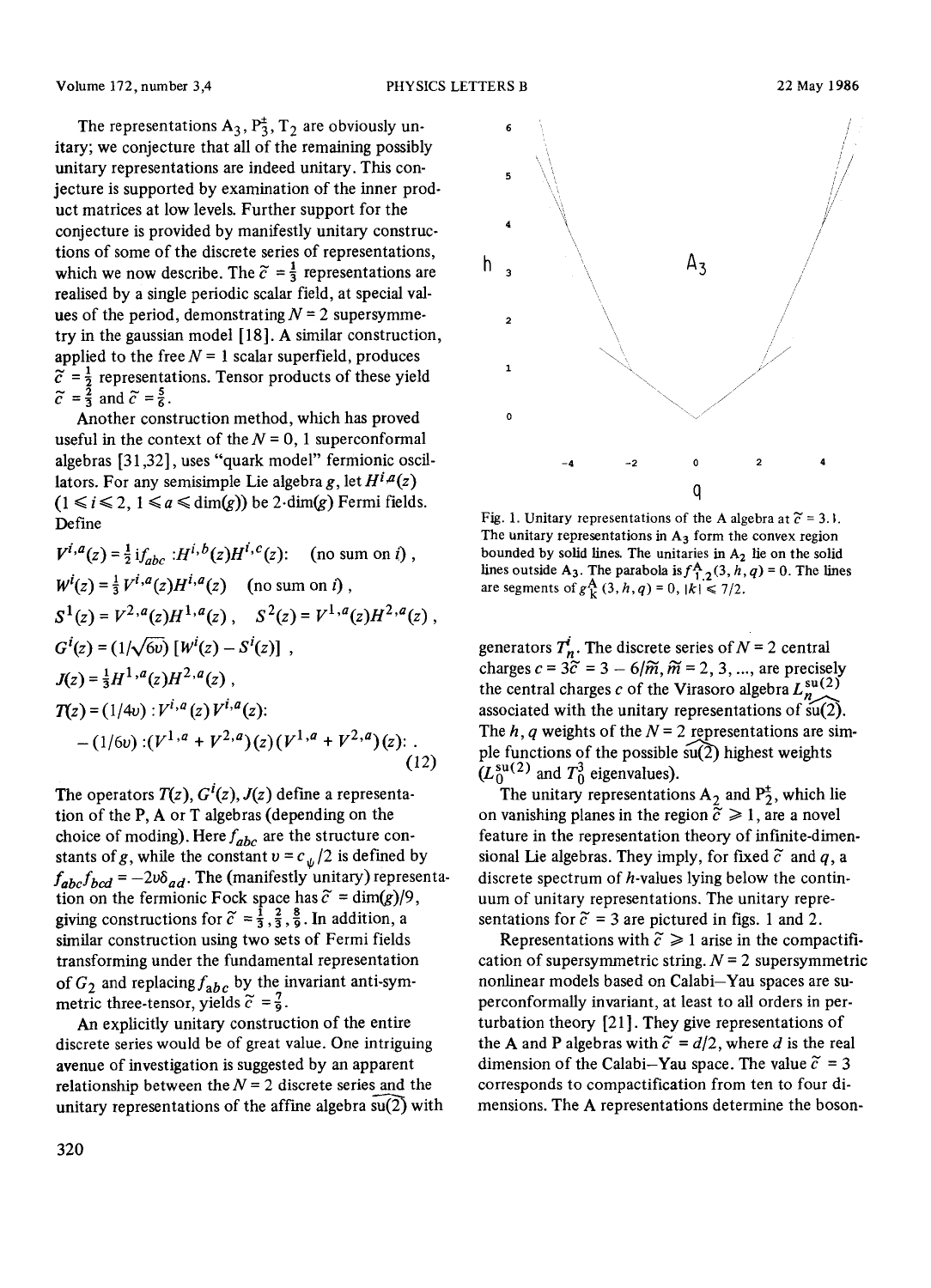

Fig. 2. Unitary representations of the P algebra at  $\tilde{c} = 3$ , sgn(0) = 1. The unitary representations in  $P_3^+$  form the convex region bounded by solid lines. The unitaries in  $P_2^+$  lie on the solid lines outside P<sup>+</sup><sub>3</sub>. The parabola is  $f_{1,2}^{\mathbf{F}}(3, h, q) = 0$ . The lines are segments of  $g_{\mathbf{L}}^{\mathbf{p}}(3, h, q) = 0$ ,  $|k| \leq 3$ . The equivalent diagram for sgn(0) =  $-1$  is given by the reflection  $q \rightarrow -q$ .

ic spectrum of the compactified string; the P representations determine the fermionic spectrum. Certain special operators in the nonlinear models correspond to unitary representations in the classes  $A_2$ ,  $P_2^{\pm}$ . In particular, the (anti-)holomorphic  $\epsilon$ -tensors correspond to the A<sub>2</sub> representations with  $q = \pm \tilde{c}$ ,  $h = \tilde{c}/2$ , at intersections of  $g^A_{\pm 1/2}$  with  $f^A_{1,2}$ . The covariantly constant spinors corresponds to the  $P_0^{\pm}$  representations with q = sgn(0)  $\tilde{c}$  /4, h =  $\tilde{c}$  /8, which are at intersections of  $g_0^{\rm P}$ with  $f_{1,2}^P$ . Any compactification (Calabi-Yau or not [22]) with unbroken spacetime supersymmetry must have a superconformal field with these quantum numbers. A key problem in the study of string compactification is to show non-perturbatively that these operators are present and that they satisfy the operator product relations needed for the construction of the gravitino vertex and the world sheet spacetime supersymmetry current [33].

The  $N = 2$  unitary representation theory has two immediate consequences for compactification. First, if operators with the quantum numbers of the covariantly constant spinors and the (anti-)holomorphic  $\epsilon$ tensors occur in a compactification, then they must keep those quantum numbers in any compactification nearby, because of the gap in allowed  $h$  values. This assumes that  $q$  is not renormalised (even nonperturbatively). Second, the fact that the interesting  $(h, q)$  values lie at the intersection of vanishing surfaces can be used, by the methods of refs. [2,26,27,8,28], to prove the operator-product identities which imply spacetime supersymmetry  $\left[34\right]$ <sup> $\pm 2$ </sup>.

These algebraic results are interesting because they are nonperturbative in the compactification radius. They suggest that further algebraic investigation of string compactification could be fruitful.

We are grateful to J. Cohn, D. Kastor and Z. Qiu for their insights and most especially S.H. Shenker for many helpful discussions. A.K. thanks P. Goddard and D. Olive for useful conversations about the  $N = 2$ algebras. Exploratory computer calculations were carried out using Macsyma.

<sup>+2</sup> Note that, at special values of  $\tilde{c}$ , namely  $\tilde{c} = 1 + 2/n$ , *n* **= 1, 2** ..... there is a discrete series of algebraically special representations, identified by a triple intersection of vanishing surfaces. It is not clear whether this condition is significant. However, for  $n = 1$  and  $n = 2$  it does apply to sixand four-dimensional Calabi-Yau compactifications.

## *References*

- [1] M. Virasoro, Phys. Rev. D 1 (1970) 2933.
- [2] A.A. Belavin, A.M. Polyakov and A.B. Zamolodchikov, J. Stat. Phys. 34 (1984) 763; Nucl. Phys. B 241 (1984) 333.
- [3] D. Friedan, Z. Qiu and S. Shenker, in: Vertex operators in mathematics and physics, eds. J. Lepowsky et al. (Springer, Berlin, 1984); Phys. Rev. Lett. 52 (1984) 1575.
- [4] V. Kac, Lecture Notes in Physics, Vol. 94 (Springer, Berlin, 1979) p. 441; in: Proc. Intern. Congress of Mathematics (Helsinki, 1978).
- [5] B.L. Feigin L. Feigin and D.B. Fuchs, Funct. Anal. Appl. 16 (1982) 114.
- [6] P. Ramond, Phys. Rev. D 3 (1971) 2415.
- [7] A. Neveu and J. Schwarz, Nucl. Phys. B 31 (1971) 86.
- [8] D. Friedan, Z. Qiu and S. Shenker, Phys. Lett. B 151 (1985) 37.
- [9] C. Thorn, unpublished; Nucl. Phys. B 248 (1984) 551.